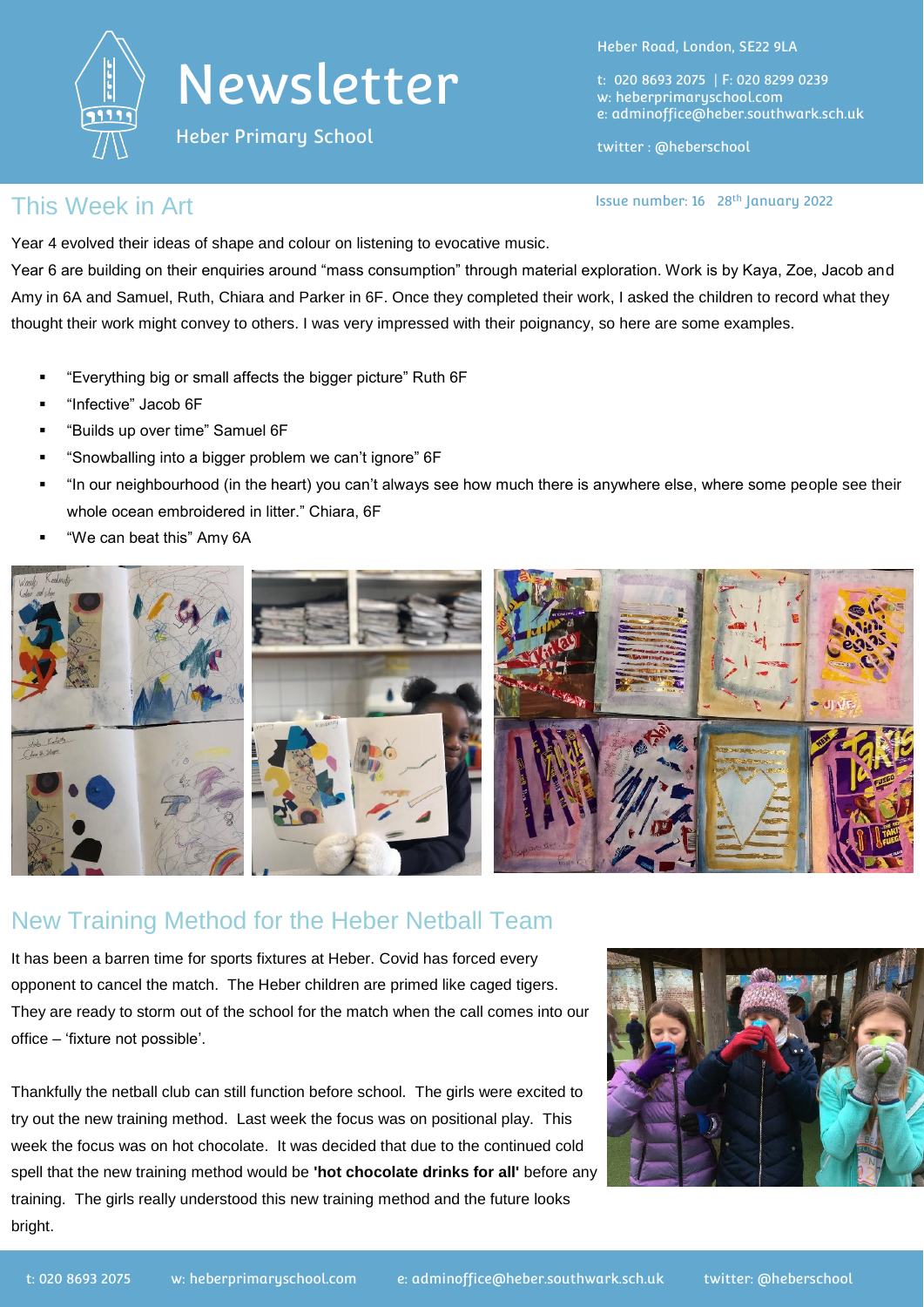

Heber Primary School

Heber Road, London, SE22 9LA

t: 020 8693 2075 | F: 020 8299 0239 w: heberprimaryschool.com e: [adminoffice@heber.southwark.sch.uk](mailto:adminoffice@heber.southwark.sch.uk)

twitter : @heberschool

## Year Five Ancient Greece - Olympic Battle

As a break from the weekly mud bath on the Alleyns top pitch 5K decided to stay at school and compete in their Ancient Greek Olympic Games.

Everything started in traditional style. They competed at javelin, discus and long jump. Then they moved to the marathon. The children were asked to run around the playground until they dropped through exhaustion, in memory of Pheidippides a legendary Greek runner who ran from Marathon to Athens in 490 BC to announce the victory of the Greeks over the Persians. On arrival he promptly collapsed and died. Thankfully the Heber children all survived and moved on to the next challenge.

This was Greco-Roman-Sumo wrestling. Like most good sports – very simple and a bit primeval. Large gym mats were put in the playground. The two combatants grabbed each other's shoulders and then tried to push/wrestle/throw the opponent off the mat. Esme might not be the biggest but boy can she throw people off the mat!

The event finished with chariot racing. Teams of five held a long rope and careered around the playground. The three at the front being the horses, the two at the back holding on for dear life. It resembled the chariot races in 'Ben Hur', although it is difficult to say who had the Charlton Heston role.

Gold, Silver and Bronze medals were awarded to the children who survived the games.

## 2022-23 Term Dates

### **Autumn term**

*Inset Days: Thursday 1 September, Friday 2 September, Monday 31 October* Monday 5 September 2022 to Friday 21 October 2022 Half Term - Monday 24 October 2022 to Friday 28 October 2022 Tuesday 1 November 2022 to Friday 16 December 2022

### **Spring term**

*Inset Day: Tuesday 3 January*

Wednesday 4 January 2023 to Friday 10 February 2023 Half Term - Monday 13 February 2023 to Friday 17 February 2023 Monday 20 February 2023 to Friday 31 March 2023

### **Summer term**

*Inset Day: Friday 16 June* Monday 17 April 2023 to Friday 26 May 2023 (May Day bank holiday will be taken on 1 May) Half Term - Monday 29 May 2023 to Friday 2 June 2023 Monday 5 June 2023 to Friday 21 July 2022

# February Half-Term Holiday Camp

Bookings are now open for February Half-Term Holiday Camp. For further information and to book a place, please visit our website:

<https://heberprimaryschool.com/parents/magna/>



# Published Writer

Well done to Betsy, who sent in a book review to First News and when she opened the next edition, discovered her work had been published!

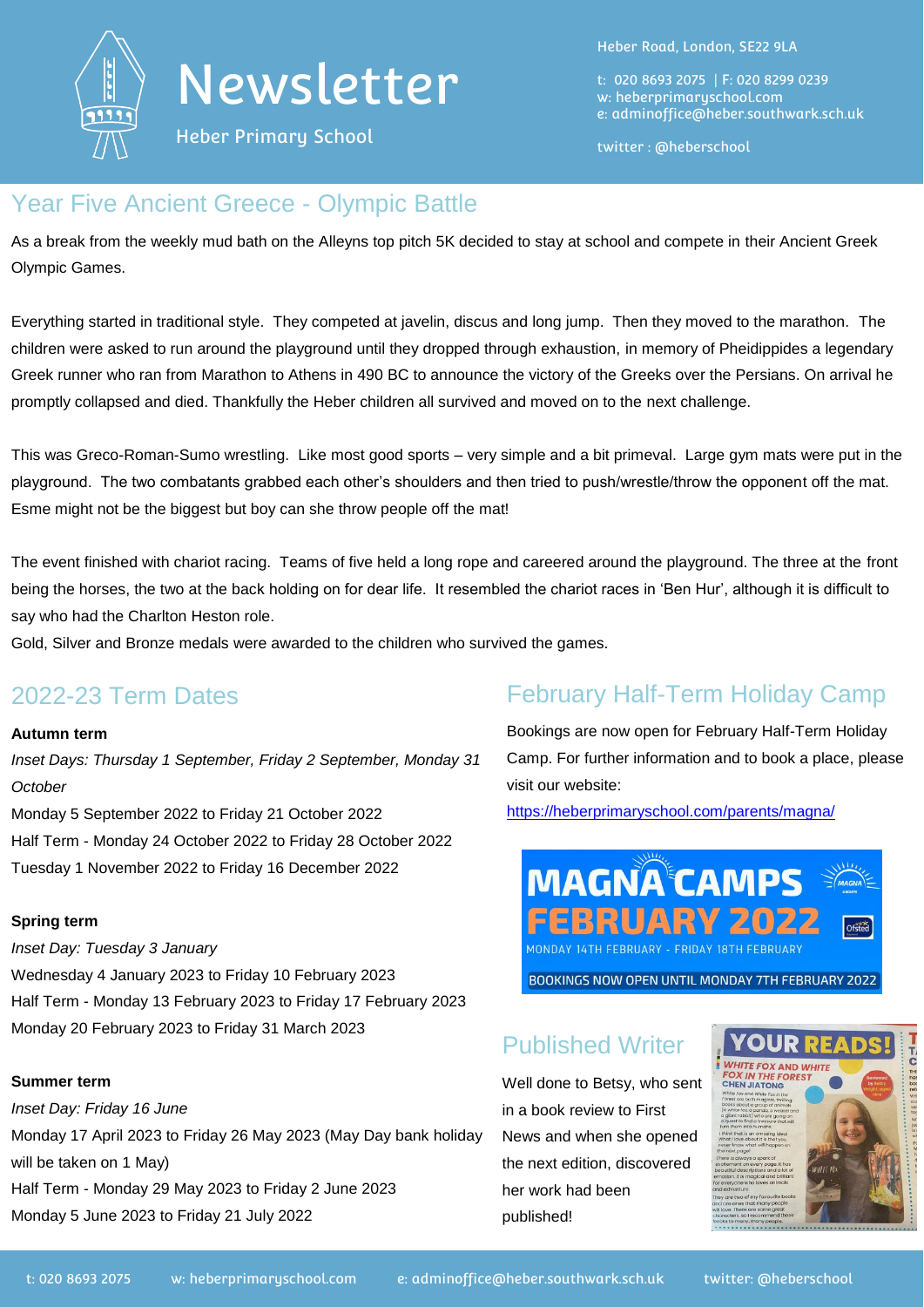

Heber Primary School

Heber Road, London, SE22 9LA

t: 020 8693 2075 | F: 020 8299 0239 w: heberprimaryschool.com e: [adminoffice@heber.southwark.sch.uk](mailto:adminoffice@heber.southwark.sch.uk)

twitter : @heberschool

### Year 5 Immersion Day

#### **Topic: How have the Ancient Greeks influenced the way we live in the world?**

On Wednesday Year 5 fully immersed themselves in all things Ancient Greek! We started the day studying the Greek alphabet and the significance of pottery in Ancient Greek history - how it is an excellent primary source to show how the Greeks ate (and stored their oil and wine), but also how they document significant events and ways of living - such as the Olympic games! We then kept our fingers busy recreating and moulding our own Ancient Greek pots and vases

5K were put through their paces in various Olympic style games by Mr Neve-Dunne which went down a storm with the class. Whilst 5W put their acting skills to the test re-enacting the Ancient Greek myth of Persephone and Demeter; a tale of how we have different seasons. This has made the class excited to hear more myths from this historical period. As a very fitting end to the day both classes got to taste test some delicious Greek treats - hummus, feta cheese, figs and pitta bread. It was so much fun exploring all things Greek with Year 5 and I'm sure they can wow us all with their amazing historical knowledge as we delve even deeper into this fascinating period of history!

Miss Walls



### Special mentions for Music

Ms. Harrower's special mentions for excellent effort in music this week:

- 4C Liam excellent focus during clapping
- 3N Ruby for showing us how to play a drum so, so quietly
- 3KE Molly Hughes and Amir for their excellent drumming on 'Walk that Road'.
- 6F Marius. Excellent notating and general participation.
- **2JP** Tahirah for being such a wonderful fish.
- 2S Rocky for volunteering to be the seaweed and for organising the chime bars.
- **1DT** Henry and Lily for their Japanese style drum and cymbal composition.
- 1H Ava and Grayson, for their cumulative drum and triangle piece, and Samuel for winning forbidden rhythm.
- 5W Samuel for his description of a round and canon.